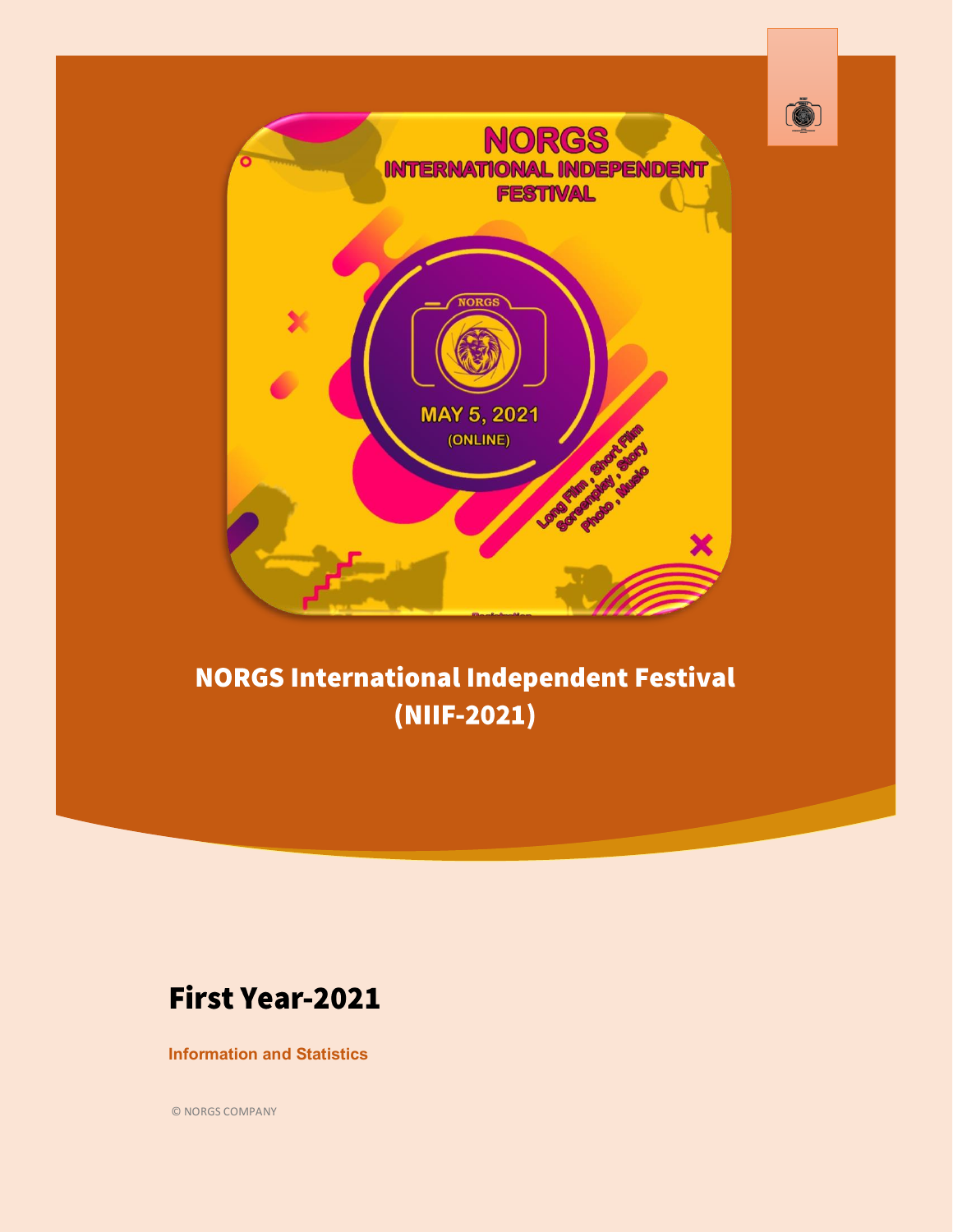

#### **Schedule:**

- ❖ **Opening Date: 2021-01-05**
- ❖ **Regular Deadline: 2021-02-05**
- ❖ **Final Deadline: 2021-02-25**
- ❖ **Notification Date: 2021-04-05**
- ❖ **Event Date :2021-06-25**

#### **Referees Committee:**

- ❖ **Film: Valiollah Soltani, Kheirollah Soltani, Omid Esmaili, Amir Nekouzadeh, Abouzar Soltani**
- ❖ **Screenplay and Story: Amirhossein Lega, Dr. Ebrahim Salimi Kouchi, Lotfollah Soltani**
- ❖ **Music: Amin Esmaili, Arbi Grigorveskom**
- ❖ **Photo: Majeed Iravani, Hojatollah Soltani, Mohammad Soltani**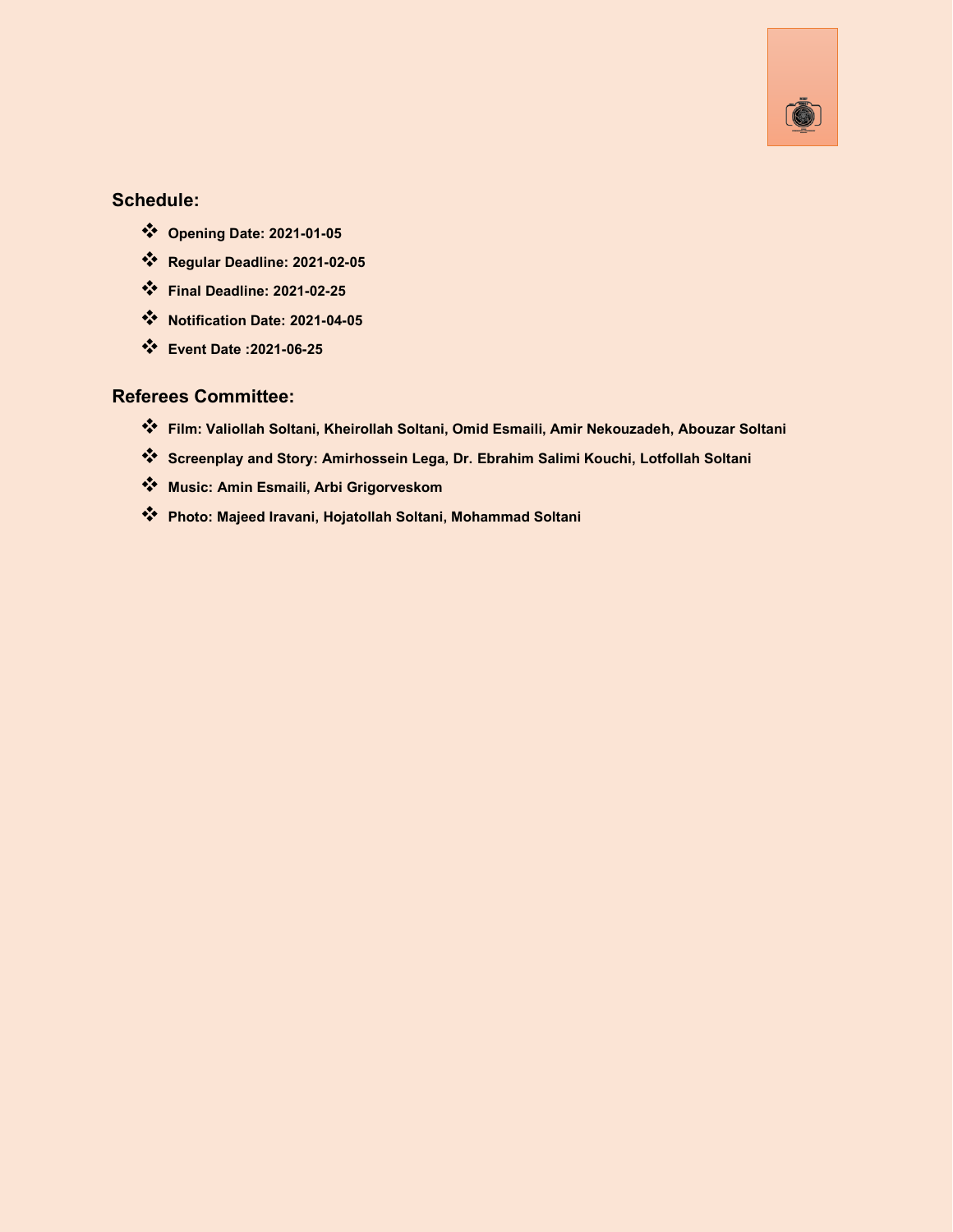

#### **NIIF-Official Selection 2021:**

**Number of selections for each section:**

- ❖ **Short Fiction Film =20;**
- ❖ **Short Documentary Film = 5;**
- ❖ **Short Animation = 5;**
- ❖ **Music Video = 5;**
- ❖ **Feature Film = 20;**
- ❖ **Documentary Film = 10;**
- ❖ **Screenplay = 10;**
- ❖ **Story = 5;**
- ❖ **Music = 5;**
- ❖ **Photo = 10;**
- ❖ **Total = 95.**

#### **NIIF-Winners 2021:**

**Number of winners for each section:**

- ❖ **Short Film =10- Honorable Mention= 6;**
- ❖ **Feature Film = 8- Honorable Mention= 4;**
- ❖ **Screenplay = 3;**
- ❖ **Story = 3;**
- $\sqrt{\phantom{a}}$  **Music = 4;**
- $\mathbf{\hat{*}}$  **Photo = 4;**
- ❖ **Special Prize = 1;**
- ❖ **Total = 43.**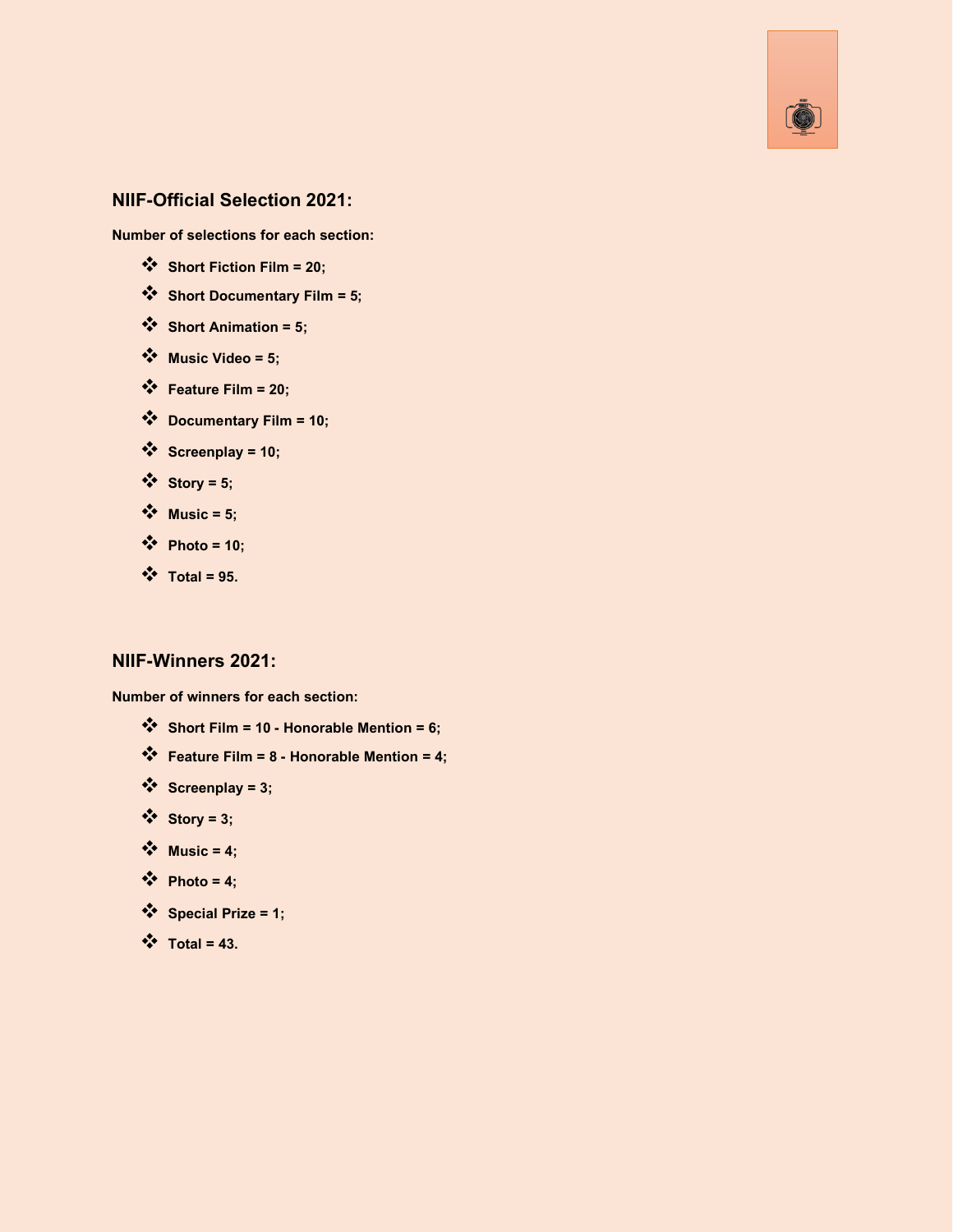



### **Short Fiction Film-Official Selections 2021**

| No.                     | <b>Director</b>                                                          | <b>Movie</b><br><b>Country</b>         |                      |
|-------------------------|--------------------------------------------------------------------------|----------------------------------------|----------------------|
| 1                       | <b>Ali Riahee</b>                                                        | <b>Time out</b>                        | <b>Iran</b>          |
| $\overline{2}$          | <b>Amir Hossein Tabbat</b>                                               | <b>LENZ</b><br><b>Iran</b>             |                      |
| $\overline{\mathbf{3}}$ | <b>B. Suresh Kumar</b>                                                   | <b>School Bell</b>                     | <b>India</b>         |
| $\overline{\mathbf{4}}$ | <b>Bahador Adab</b>                                                      | <b>Magical</b>                         | Iran                 |
| $5\phantom{.0}$         | <b>Behzad Alavi, Sousan Salamat</b>                                      | <b>Wooden Sword</b>                    | <b>Iran</b>          |
| 6                       | <b>Cándida Massielle Asencio</b>                                         | <b>Face Me</b>                         | <b>Spain</b>         |
| $\overline{7}$          | <b>Chris Beyrooty, Logan Fields</b>                                      | <b>Little One</b>                      | <b>United States</b> |
| 8                       | <b>David Trujillo</b>                                                    | <b>Hypnosis</b>                        | <b>France</b>        |
| 9                       | <b>Gustavo Silva</b>                                                     | <b>Petrichor</b>                       | <b>Portugal</b>      |
| 10                      | <b>Ismaeel Azimi</b>                                                     | <b>Good Wishes</b>                     | Iran                 |
| 11                      | Iván Molina Jiménez                                                      | <b>Family</b>                          | <b>Spain</b>         |
| 12                      | <b>José María Flores</b><br><b>Narciso &amp; Soledad</b><br><b>Spain</b> |                                        |                      |
| 13                      | <b>Mohammad Vahedi</b>                                                   | <b>Predestination</b>                  | <b>Iran</b>          |
| 14                      | Neda Haji Mirzaei                                                        | <b>The Pitman</b>                      | <b>Iran</b>          |
| 15                      | <b>Omid Mahdavi</b>                                                      | <b>Electrician</b>                     | <b>Iran</b>          |
| 16                      | Rodrigo Sopeña, Joana Solnado                                            | <b>Fire Extinguisher</b>               | <b>Spain</b>         |
| 17                      | <b>Sara de Martino</b>                                                   | Journey together (Compagni di Viaggio) | <b>Italy</b>         |
| 18                      | <b>Sousan Salamat</b>                                                    | <b>One Nice Day</b>                    | Iran                 |
| 19                      | <b>VIBIN M.R</b>                                                         | <b>One Fine Day</b>                    | India                |
| 20                      | <b>Zahra Torkamanlou</b>                                                 | The other                              | <b>Iran</b>          |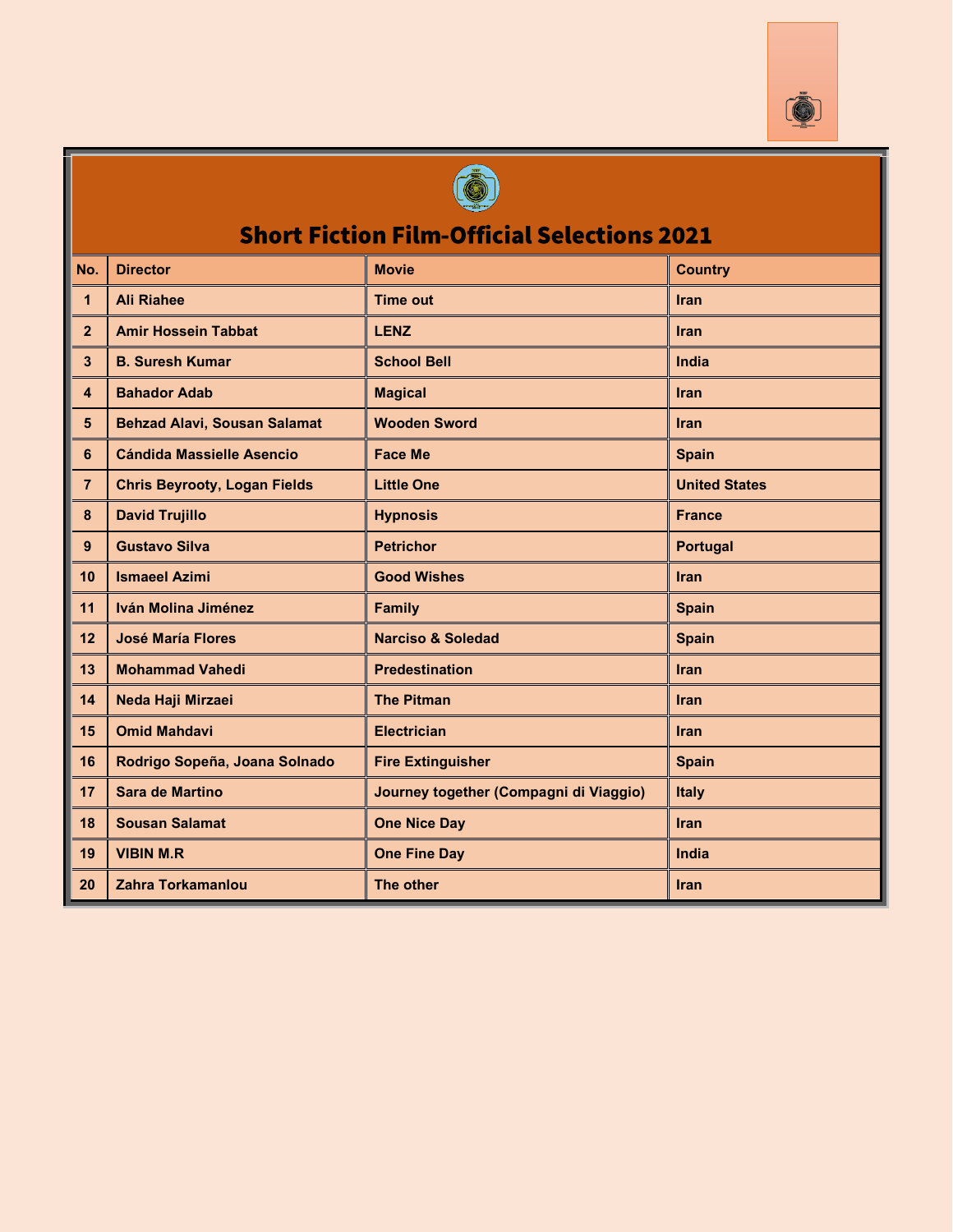



## **Short Documentary Film-Official Selections 2021**

| No. | <b>Director</b>                   | <b>Movie</b>                 | <b>Country</b>       |
|-----|-----------------------------------|------------------------------|----------------------|
|     | <b>Matthew Taylor</b>             | The Wall: An Artist's Vision | <b>United States</b> |
|     | <b>Mohammad Farajzadeh</b>        | Dance of Love                | <b>Iran</b>          |
|     | Sandra Duarte Cardoso, Tiago lúri | <b>Saudade</b>               | <b>Portugal</b>      |
|     | <b>Teymour Ghaderi</b>            | Gando                        | <b>Iran</b>          |
| 5   | Ülkü Sönmez                       | <b>Section from TROY</b>     | <b>Turkey</b>        |



|                | $\frac{1}{\sqrt{2}}$                              |                        |                           |  |  |  |
|----------------|---------------------------------------------------|------------------------|---------------------------|--|--|--|
|                | <b>Short Animation-Official Selections 2021</b>   |                        |                           |  |  |  |
| No.            | <b>Director</b><br><b>Movie</b><br><b>Country</b> |                        |                           |  |  |  |
|                | <b>Arindam K Dutta</b>                            | <b>Jack and Jill</b>   | India                     |  |  |  |
| $\overline{2}$ | <b>Marat Valerievich Narimanov</b>                | <b>Nestling</b>        | <b>Russian Federation</b> |  |  |  |
| 3              | <b>Mohsen Salehi Fard</b>                         | <b>Peykareh</b>        | <b>Iran</b>               |  |  |  |
| 4              | <b>Samuel Chovan</b>                              | <b>Winner</b>          | <b>Slovakia</b>           |  |  |  |
| 5              | Zahra Kababian, Amir Mahdi Safdari                | <b>Winter Memories</b> | <b>Iran</b>               |  |  |  |



#### **Music Video-Official Selections 2021**

| No. | <b>Director</b>                          | <b>Movie</b>                   | <b>Country</b>            |
|-----|------------------------------------------|--------------------------------|---------------------------|
|     | <b>Christopher de Villiers</b>           | <b>The Silver Kingdom</b>      | <b>South Africa</b>       |
|     | <b>Courtney Liu</b>                      | <b>Reimagining the Sylph</b>   | <b>United States</b>      |
| 3   | <b>Ettore Manuel Chiarlitti Castelao</b> | <b>Evolution Revolution</b>    | <b>Spain</b>              |
|     | <b>Franc Kopic</b>                       | <b>Maribor &amp; Saxophone</b> | <b>Slovenia</b>           |
| 5   | <b>Mark Krivoshein</b>                   | <b>To the Death</b>            | <b>Russian Federation</b> |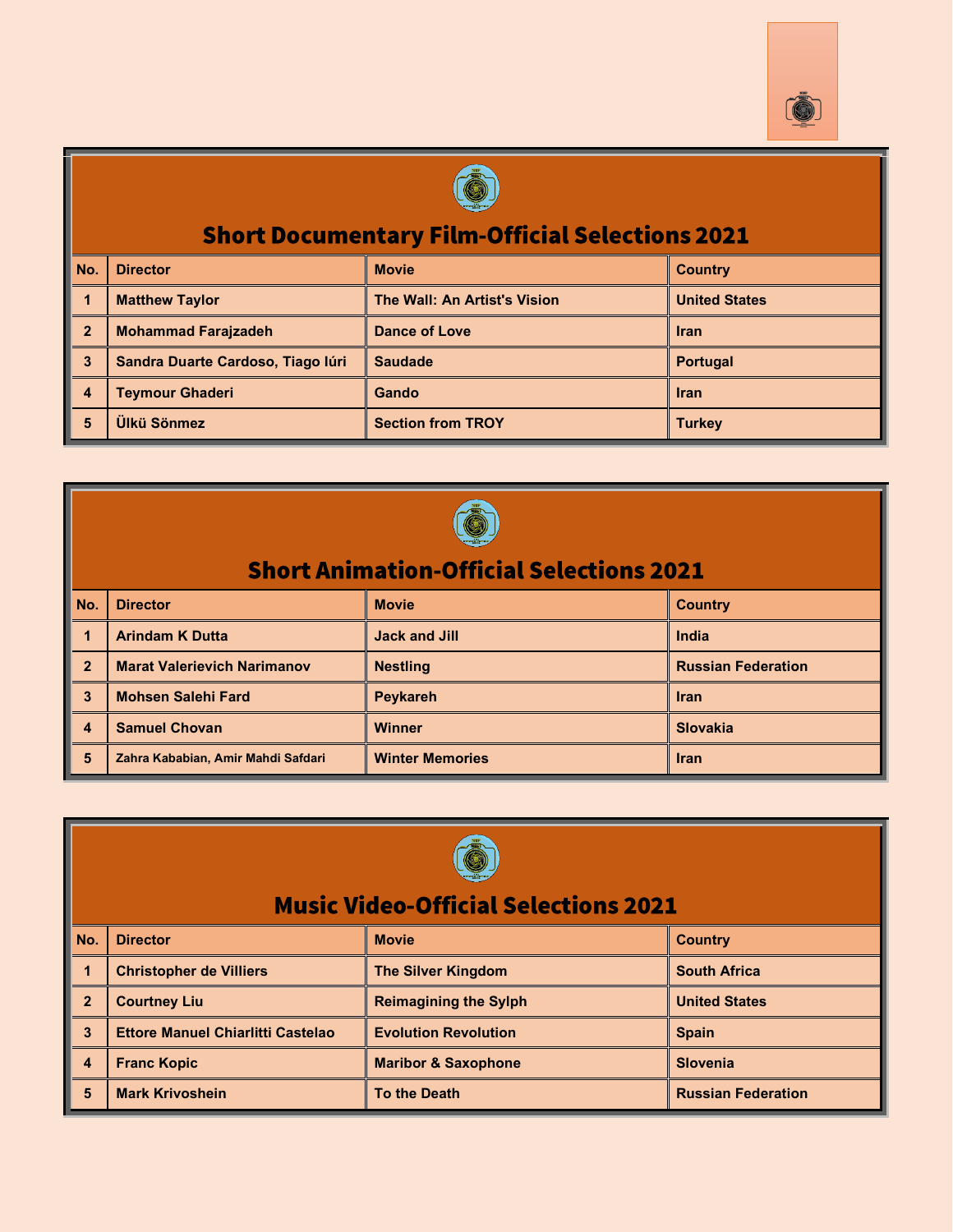



# **Feature Film-Official Selections 2021**

| No.             | <b>Director</b>             | <b>Movie</b>                 | <b>Country</b>                    |
|-----------------|-----------------------------|------------------------------|-----------------------------------|
| $\mathbf{1}$    | <b>Alexander Ivanov</b>     | <b>The Birdcage</b>          | <b>Russian Federation</b>         |
| $\overline{2}$  | <b>Amirhosein Enayati</b>   | <b>Dream time</b>            | <b>Iran</b>                       |
| $\mathbf{3}$    | <b>Bahman Shahravan</b>     | Souzan aab                   | <b>Iran</b>                       |
| 4               | <b>Behzad khodaveisi</b>    | <b>Daughters of Winter</b>   | Iran                              |
| $5\phantom{.0}$ | <b>Eric Spoeth</b>          | <b>Waiting for Waldemar</b>  | <b>Canada</b>                     |
| 6               | <b>Gaston Rodriguez</b>     | <b>Conceived without sin</b> | <b>Mexico</b>                     |
| $\overline{7}$  | <b>Luis Rahamut</b>         | The Dicaprio of Corozopando  | Venezuela, Bolivarian Republic of |
| 8               | <b>Mabrur Rashid Bannah</b> | <b>Brothers 3</b>            | <b>Bangladesh</b>                 |
| 9               | <b>Mahdi Javadifam</b>      | <b>Seven Days Short</b>      | <b>Iran</b>                       |
| 10              | <b>Marco Cercaci</b>        | <b>Love to Deny</b>          | Italy                             |
| 11              | <b>Mauro Russo</b>          | <b>Cobra Night</b>           | <b>Italy</b>                      |
| 12              | <b>Mostafa Gholami</b>      | <b>Cadasil</b>               | Iran                              |
| 13              | <b>Obada Albaghdadi</b>     | <b>Basbosa</b>               | <b>Egypt</b>                      |
| 14              | <b>Rashika Singh</b>        | <b>Punishment</b>            | India                             |
| 15              | <b>Rogina Bassaly</b>       | <b>What Remained</b>         | <b>Egypt</b>                      |
| 16              | <b>Sayan Mukherjee</b>      | <b>Pralhad</b>               | India                             |
| 17              | <b>Shora Falah Vahdati</b>  | <b>Prison</b>                | Iran                              |
| 18              | <b>Stefan Stoev</b>         | <b>Sage</b>                  | <b>Bulgaria</b>                   |
| 19              | <b>Xu Jiahui</b>            | Don't Kill Me                | <b>China</b>                      |
| 20              | <b>Yaser Talebi</b>         | <b>The Descendants</b>       | <b>Iran</b>                       |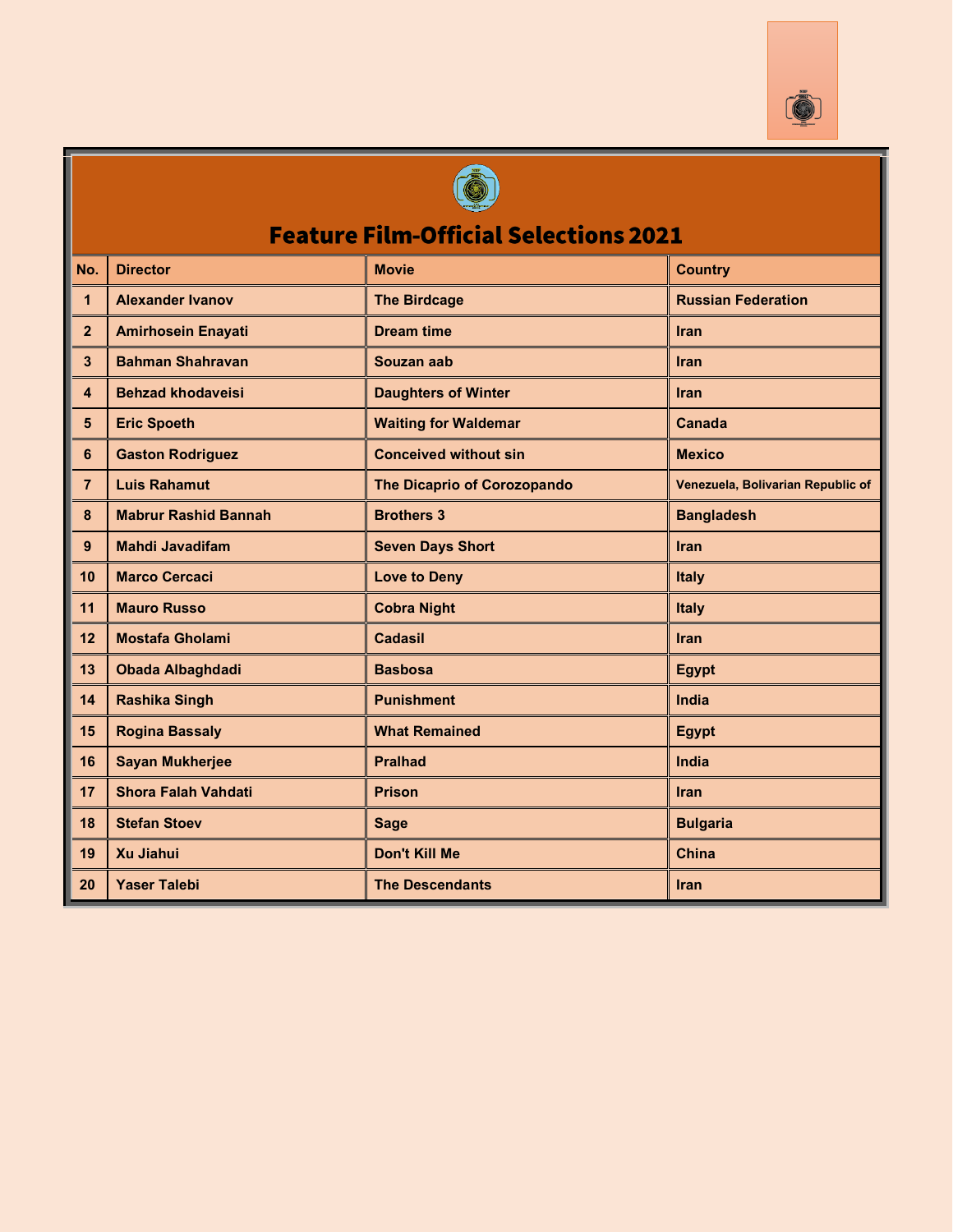



### **Documentary Film-Official Selections 2021**

| No.            | <b>Director</b>                     | <b>Movie</b>                                 | <b>Country</b>       |  |
|----------------|-------------------------------------|----------------------------------------------|----------------------|--|
| $\mathbf 1$    | <b>Abo Arangham</b>                 | The Lost Art of Seasoning                    | India                |  |
| $\overline{2}$ | Amirali Mirderikvand                | <b>SFUMATO</b>                               | <b>Iran</b>          |  |
| 3              | <b>Bahadır Kapır, Ferhat Zengin</b> | <b>Keepers of the magical lantern</b>        | <b>Turkey</b>        |  |
| 4              | <b>Bahareh Rahnama</b>              | <b>Call me Mama</b>                          | Iran                 |  |
| 5              | Lara Lee                            | <b>STALKING CHERNOBYL: Exploration</b>       | <b>United States</b> |  |
|                |                                     | after apocalypse                             |                      |  |
| 6              | <b>Maurice Micallef</b>             | <b>The Romans</b>                            | <b>Malta</b>         |  |
|                | Noreen Sodhi & Harsh Vardhan        | <b>Cinderella's of India - Rare Underdog</b> |                      |  |
| $\overline{7}$ | <b>Singh</b>                        | <b>Story of Indian Women's Ice Hockey</b>    | India                |  |
|                |                                     | <b>Team</b>                                  |                      |  |
| $\mathbf{8}$   | <b>Roberto Giannessi</b>            | I will never stop to Dream                   | <b>Italy</b>         |  |
| 9              | <b>Seyed GholamReza Nematpour</b>   | <b>No Heaven for Gunga Din</b><br>Iran       |                      |  |
| 10             | <b>Waitiare Kaltenegger Icka</b>    | <b>Patu - The Legend</b>                     | <b>Chile</b>         |  |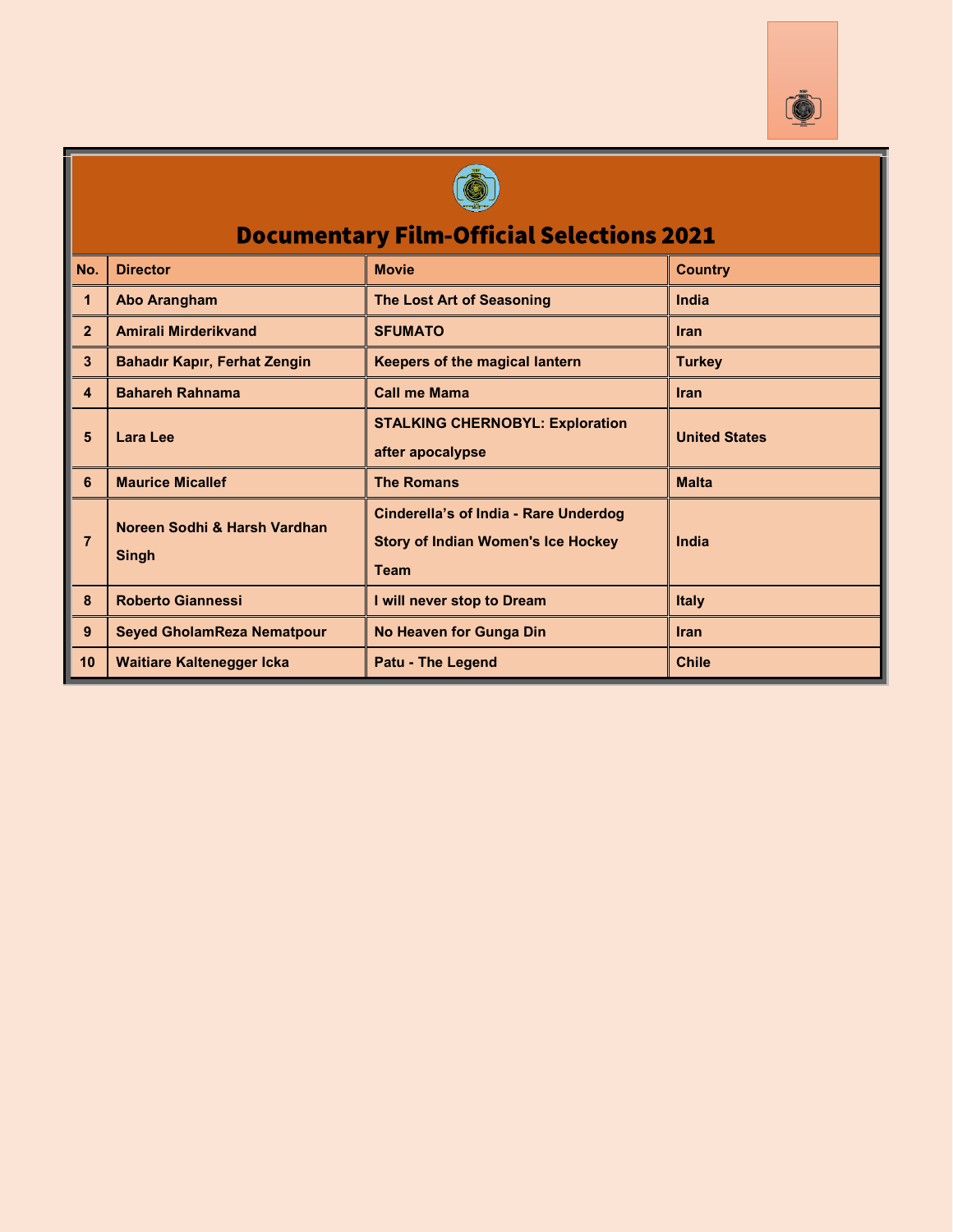



## Screenplay-Official Selections 2021

| No.                     | <b>Director</b><br><b>Movie</b>     |                                                  | <b>Country</b>       |
|-------------------------|-------------------------------------|--------------------------------------------------|----------------------|
| $\mathbf{1}$            | Abdolrahman Sarraei                 | <b>Visualization</b>                             | <b>Iran</b>          |
| $\overline{2}$          | Andrea Piretti e Pierpaolo Massacci | <b>Books Don't Fly</b>                           | <b>Italy</b>         |
| $\overline{3}$          | <b>Danielle Lima</b>                | <b>United Kingdom</b><br><b>The Photographer</b> |                      |
| $\overline{\mathbf{4}}$ | <b>Giorgio Marconi</b>              | <b>Code name - Red Crow</b>                      | <b>Italy</b>         |
| 5                       | Jiahao Zhang                        | <b>Doll</b>                                      | <b>United States</b> |
| 6                       | <b>Melissa Brewster</b>             | <b>The Last Fighters</b>                         | Canada               |
| $\overline{7}$          | <b>Naman Kathpalia</b>              | <b>Divine Retribution</b>                        |                      |
| 8                       | <b>Rick Mannoia</b>                 | <b>The Long Walk</b>                             | <b>United States</b> |
| 9                       | <b>Shubham Ghatage</b>              | <b>Hill Men</b>                                  | India                |
| 10                      | <b>Will Downs</b>                   | <b>Pretentious Nonsense</b>                      | <b>United States</b> |



### **Story-Official Selections 2021**

|   | No.   Director         | <b>Movie</b>                       | <b>Country</b>  |
|---|------------------------|------------------------------------|-----------------|
|   | <b>Arpan Giri</b>      | <b>Sweetener</b>                   | <b>Canada</b>   |
|   | <b>Ashish Bisht</b>    | Deadly-C                           | India           |
|   | <b>Bhargav Joshi</b>   | <b>Survivors at a coffee shop</b>  | India           |
| 4 | <b>Mpatuleni Thole</b> | <b>The Stuff</b>                   | <b>Malawian</b> |
|   | Zahra Ahmadinia        | (Role on the window) نقش روی پنجره | <b>Iran</b>     |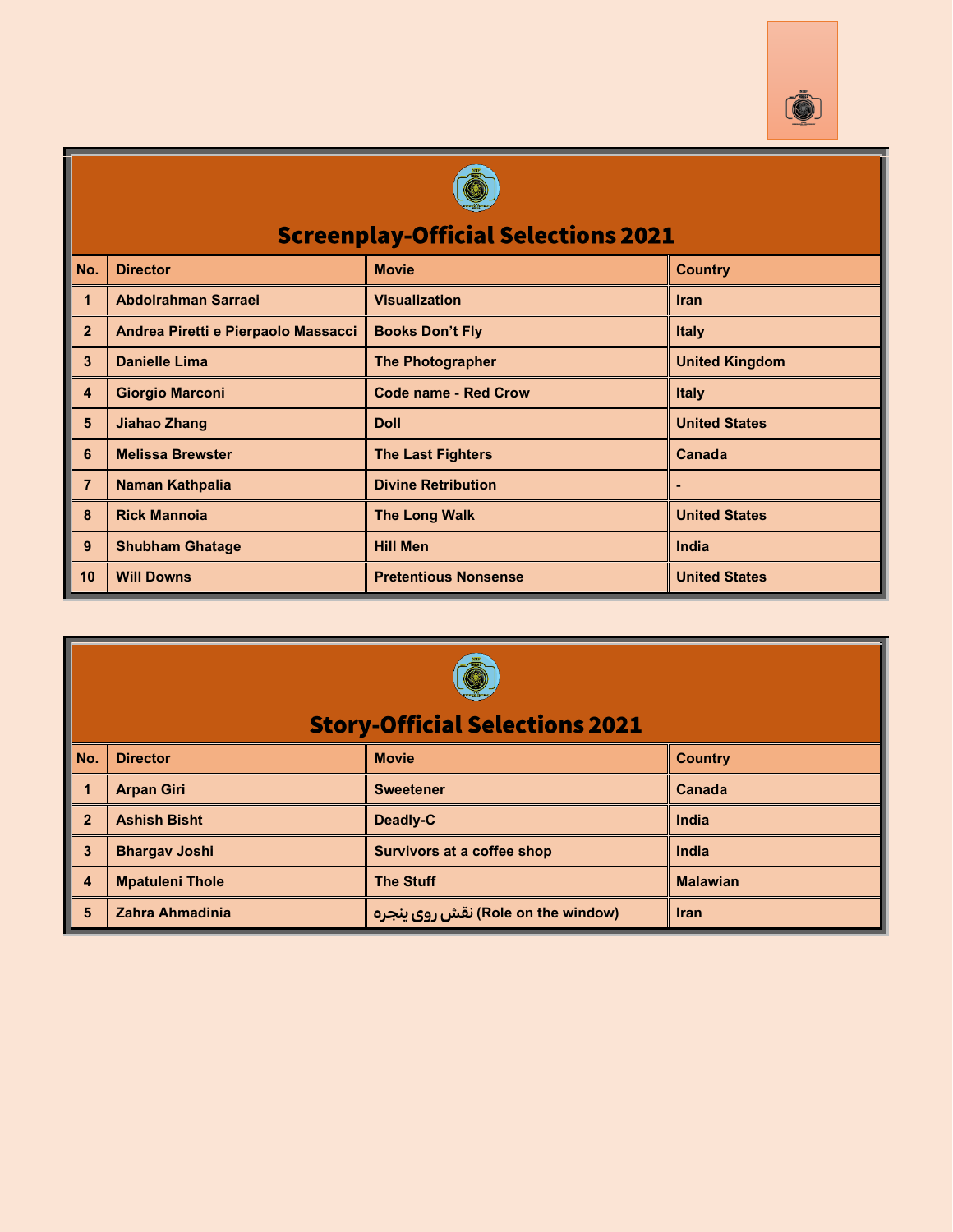



#### **Music-Official Selections 2021**

| No.          | <b>Director</b>         | <b>Movie</b>                                                 | <b>Country</b>       |  |  |
|--------------|-------------------------|--------------------------------------------------------------|----------------------|--|--|
|              | <b>8Rivers None</b>     | Love in the time of corona                                   | <b>Iran</b>          |  |  |
| $\mathbf{z}$ | Daniel De La Rosa Oliva | <b>Waiting for the light</b>                                 | <b>Spain</b>         |  |  |
| 3            | <b>Emad Hamdy</b>       | <b>Malagueña</b>                                             | <b>Egypt</b>         |  |  |
| 4            | <b>Jonathan Galland</b> | <b>Hiyaku</b>                                                | <b>United States</b> |  |  |
| 5            | <b>Mobin Naderi</b>     | II. Sorrow in the manner of missing<br>someone (Lento in Dm) | <b>Iran</b>          |  |  |



### **Photo-Official Selections 2021**

| No.            | <b>Director</b>             | <b>Movie</b>                                  | <b>Country</b>              |
|----------------|-----------------------------|-----------------------------------------------|-----------------------------|
| 1              | Ali Rostamian               | Eyes, from South by Southeast of Iran         | <b>Iran</b>                 |
| $\overline{2}$ | <b>Andrew Jordan</b>        | The maid of Orleans is back to save the world | <b>Russian Federation</b>   |
| 3              | <b>Dumitru Grosei</b>       | CALARASI - A Land by the gate of<br>heaven    | <b>Moldova, Republic of</b> |
| 4              | <b>Elaine Cristina Melo</b> | <b>First Light</b>                            | <b>Brazil</b>               |
| 5              | <b>Hossein Javadzadeh</b>   | <b>Women in Iran</b>                          | <b>Iran</b>                 |
| 6              | <b>Kang Le</b>              | <b>On the Train</b>                           | <b>Taiwan</b>               |
| $\overline{7}$ | <b>Muhammad Gharibi</b>     | <b>Silence</b>                                | <b>Iran</b>                 |
| 8              | <b>Soroush Torabi</b>       | <b>Blur</b>                                   | <b>Iran</b>                 |
| 9              | Stanislav Domanský          | <b>St. Mark's Square</b>                      | <b>Italy</b>                |
| 10             | <b>Yevhen Samuchenko</b>    | <b>Noire</b>                                  | <b>Ukraine</b>              |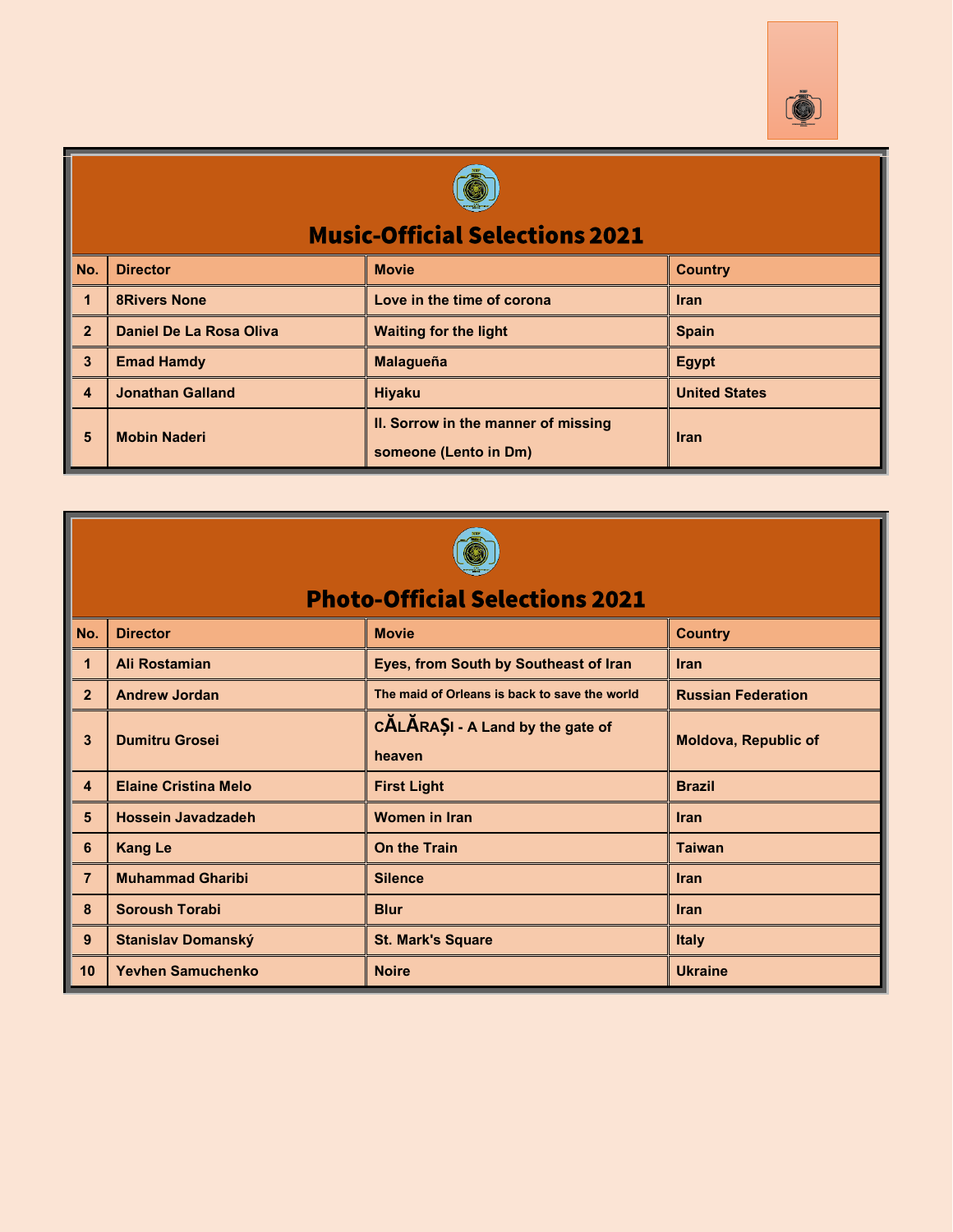



#### **Short Film-Winners 2021 No. Director Movie Country Prize The Best Short Film: Certificate and 1 B. Suresh Kumar School Bell India Official Selection for next Festival 2 Neda Haji Mirzaei The Pitman Iran The Best Director: Certificate 3 Rodrigo Sopeña Fire Extinguisher Spain The Best Screenplay: Certificate Chris Beyrooty, The Best Editor: Certificate Little One United States 4 Logan Fields 5 Abbas Ghazali Predestination Iran The Best Actor: Certificate 6 Mohaddeseh Heyrat The other Iran The Best Actress: Certificate The Best Documentary Film: 7 Teymour Ghaderi Gando Iran Certificate Marat Valerievich The Best Short Animation: 8 Nestling Russian Federation Narimanov Certificate 9 Mark Krivoshein To the Death Russian Federation The Best Music Video: Certificate 10 Mejjo Josseph One Fine Day India The Best Music: Certificate Journey together (Compagni Honorable Mention (Short Film): 11 Sara de Martino Italy di Viaggio) Certificate Honorable Mention (Actress): 12 Banafshe Riazi Time out Iran Certificate Honorable Mention (Actor): 13 Vahid Manafi Time out Iran Certificate Sandra Duarte Honorable Mention (Documentary 14 Saudade Portugal Cardoso, Tiago Iúri Film): Certificate Honorable Mention (Animation): 15 Mohsen Salehi Fard Peykareh Iran Certificate Ettore Manuel Honorable Mention (Music Video): 16 Evolution Revolution | Spain Chiarlitti Castelao Certificate**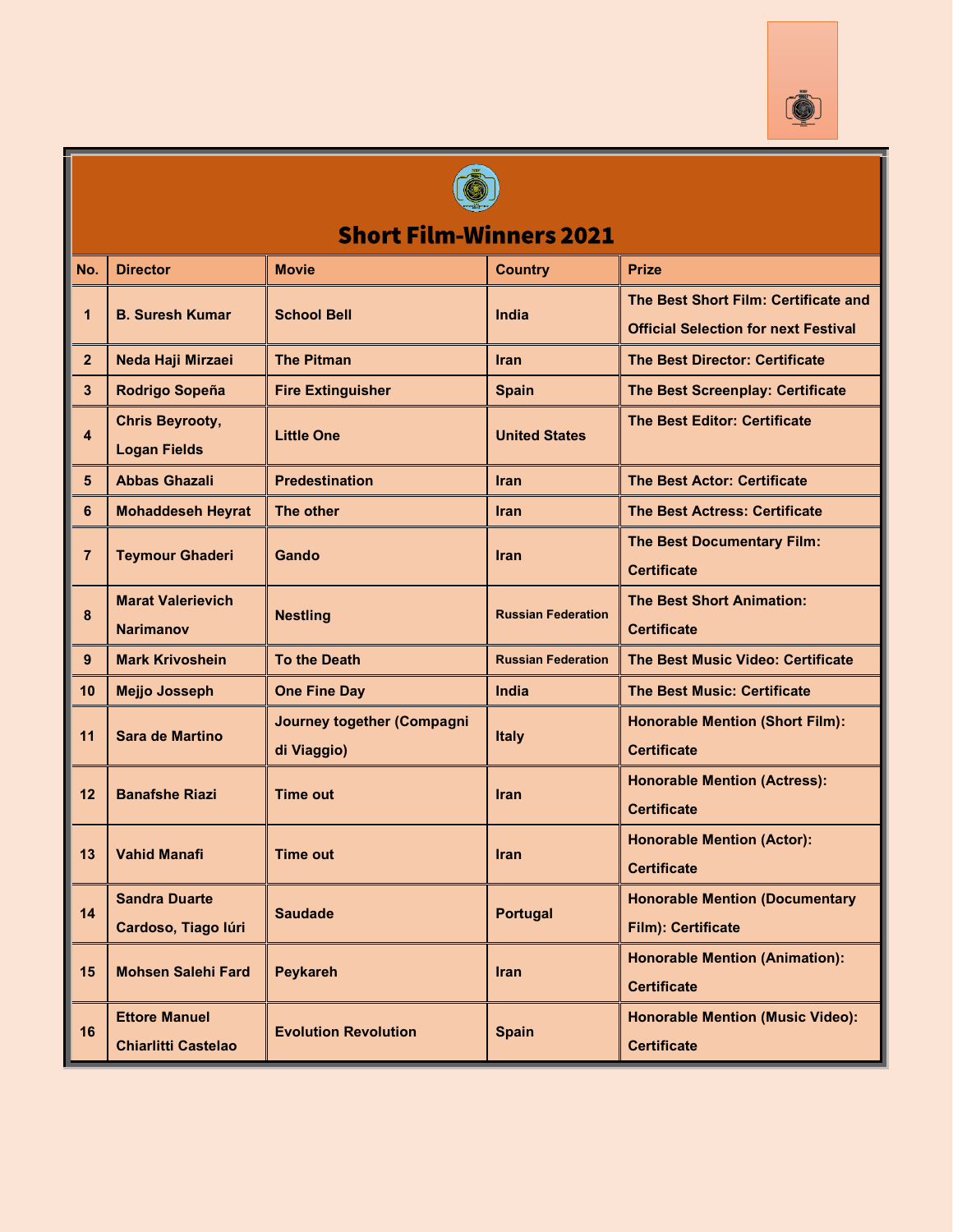



# Feature Film-Winners 2021

| No.                     | <b>Director</b>                     | <b>Movie</b>                 | <b>Country</b>                      | <b>Prize</b>                                                                             |
|-------------------------|-------------------------------------|------------------------------|-------------------------------------|------------------------------------------------------------------------------------------|
| 1                       | <b>Sayan Mukherjee</b>              | <b>Pralhad</b>               | India                               | The Best Feature Film: Certificate<br>and Official Selection for next<br><b>Festival</b> |
| $\overline{2}$          | <b>Sayan Mukherjee</b>              | <b>Pralhad</b>               | India                               | <b>The Best Director: Certificate</b>                                                    |
| $\mathbf{3}$            | <b>Eric Spoeth</b>                  | <b>Waiting for Waldemar</b>  | Canada                              | <b>The Best Screenplay: Certificate</b>                                                  |
| $\overline{\mathbf{4}}$ | <b>Zainab Vakil</b>                 | <b>Pralhad</b>               | India                               | <b>The Best Editor: Certificate</b>                                                      |
| 5                       | <b>Daniil Solovyev</b>              | <b>The Birdcage</b>          | <b>Russian</b><br><b>Federation</b> | <b>The Best Actor: Certificate</b>                                                       |
| 6                       | <b>Marta Blanc</b>                  | <b>Conceived without sin</b> | <b>Mexico</b>                       | <b>The Best Actress: Certificate</b>                                                     |
| $\overline{7}$          | <b>Waitiare Kaltenegger</b><br>Icka | <b>Patu - The Legend</b>     | <b>Chile</b>                        | <b>The Best Documentary Film:</b><br><b>Certificate</b>                                  |
| 8                       | <b>Steven Rosen</b>                 | <b>Waiting for Waldemar</b>  | <b>Canada</b>                       | <b>The Best Music: Certificate</b>                                                       |
| 9                       | <b>Mahdi Javadifam</b>              | <b>Seven Days Short</b>      | <b>Iran</b>                         | <b>Honorable Mention (Feature Film):</b><br><b>Certificate</b>                           |
| 10                      | <b>Nasim Adabi</b>                  | <b>Souzan Aab</b>            | <b>Iran</b>                         | <b>Honorable Mention (Actress):</b><br><b>Certificate</b>                                |
| 11                      | <b>Reza Akhlaghi Rad</b>            | <b>Souzan Aab</b>            | <b>Iran</b>                         | <b>Honorable Mention (Actor):</b><br><b>Certificate</b>                                  |
| 12                      | <b>Maurice Micallef</b>             | <b>The Romans</b>            | <b>Malta</b>                        | <b>Honorable Mention (Documentary</b><br>Film): Certificate                              |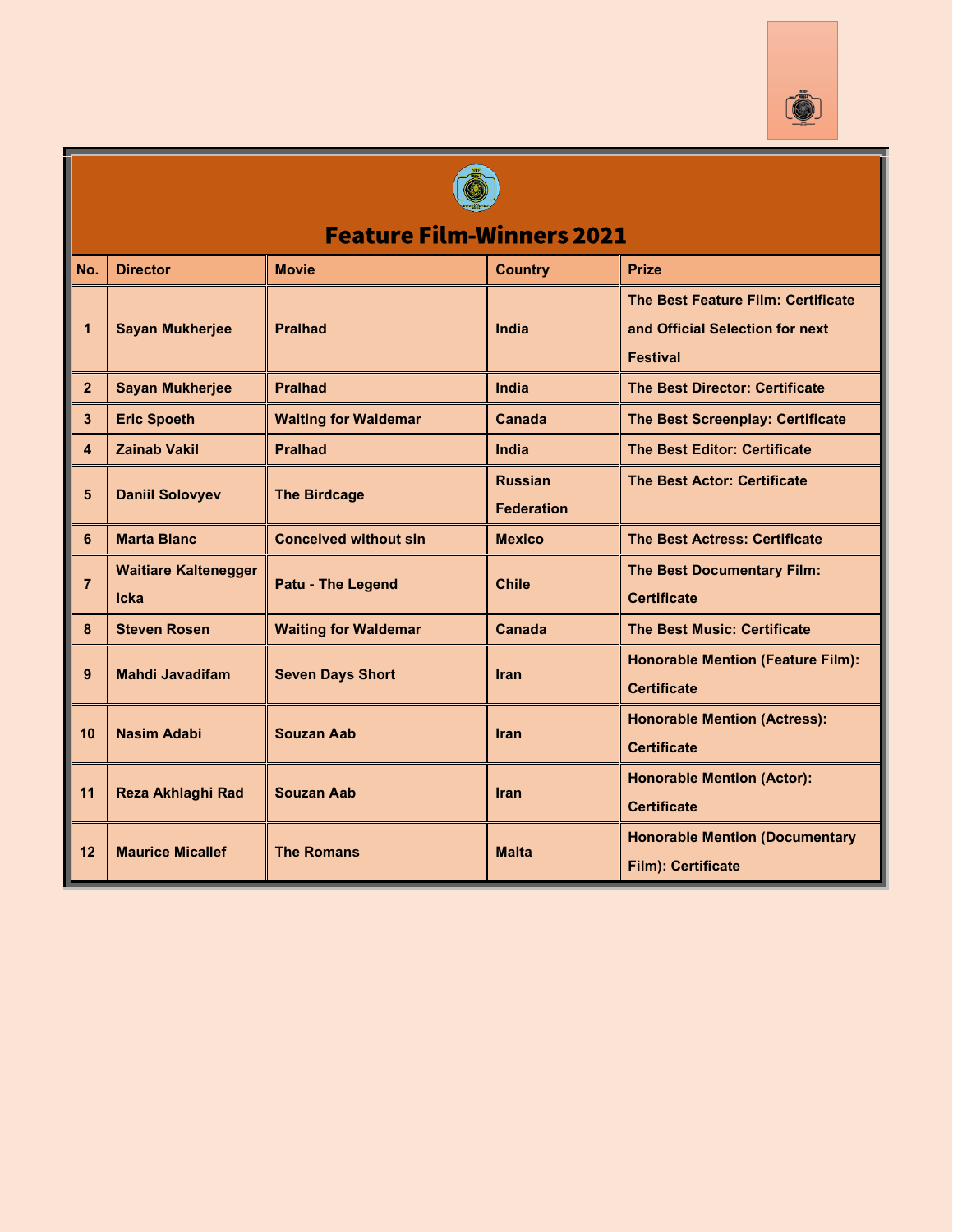



## **Screenplay-Winners 2021**

| No. | <b>Director</b>        | <b>Movie</b>                | Country              | <b>Prize</b>                             |
|-----|------------------------|-----------------------------|----------------------|------------------------------------------|
|     | <b>Rick Mannoja</b>    | <b>The Long Walk</b>        | <b>United States</b> | <b>The First Screenplay: Certificate</b> |
|     | <b>Naman Kathpalia</b> | <b>Divine Retribution</b>   |                      | The Second Screenplay: Certificate       |
|     | <b>Giorgio Marconi</b> | <b>Code name - Red Crow</b> | <b>Italy</b>         | <b>The Third Screenplay: Certificate</b> |

| <b>Story-Winners 2021</b> |                      |                                       |                |                                      |  |  |  |
|---------------------------|----------------------|---------------------------------------|----------------|--------------------------------------|--|--|--|
| No.                       | <b>Director</b>      | <b>Movie</b>                          | <b>Country</b> | <b>Prize</b>                         |  |  |  |
|                           | <b>Bhargav Joshi</b> | <b>Survivors at a coffee shop</b>     | India          | <b>The First Story: Certificate</b>  |  |  |  |
| $\overline{2}$            | <b>Ashish Bisht</b>  | Deadly-C                              | <b>India</b>   | <b>The Second Story: Certificate</b> |  |  |  |
| 3                         | Zahra Ahmadinia      | نقش روي پنجره<br>(Role on the window) | <b>Iran</b>    | <b>The Third Story: Certificate</b>  |  |  |  |



### **Music-Winners 2021**

| No.          | <b>Director</b>         | <b>Movie</b>                 | <b>Country</b>       | <b>Prize</b>                             |
|--------------|-------------------------|------------------------------|----------------------|------------------------------------------|
|              | <b>Jonathan Galland</b> | <b>Hiyaku</b>                | <b>United States</b> | <b>The Best Music: Certificate</b>       |
| $\mathbf{2}$ | <b>Jonathan Galland</b> | <b>Hivaku</b>                | <b>United States</b> | <b>The Best Composer: Certificate</b>    |
|              | <b>Jonathan Galland</b> | <b>Hivaku</b>                | <b>United States</b> | <b>The Best Arrangement: Certificate</b> |
| 4            | Daniel De La Rosa Oliva | <b>Waiting for the light</b> | <b>Spain</b>         | The Best Mix&Mastering: Certificate      |